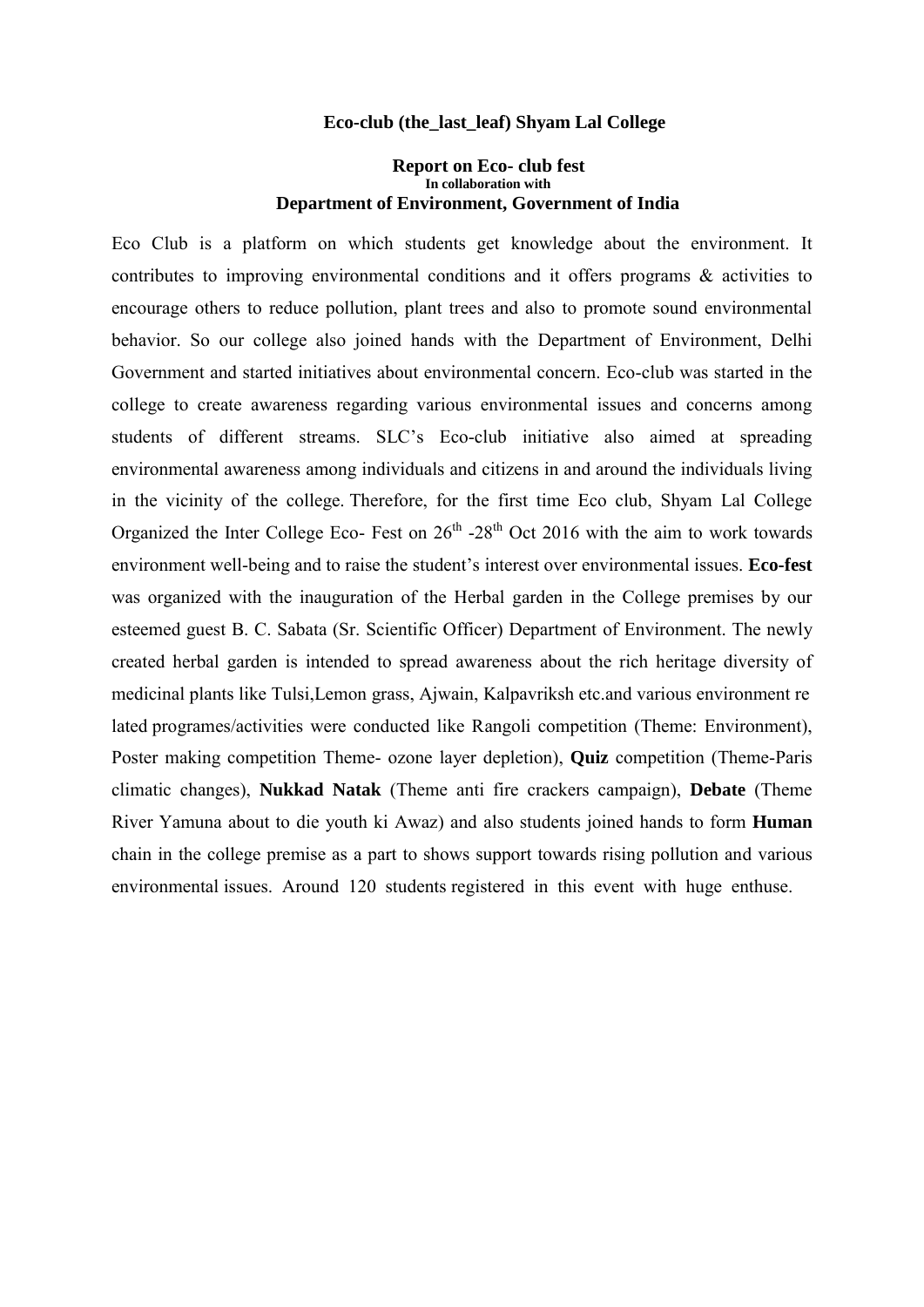# 26 October'16 to 28 October'16

Shyam Lal College

presents...

### **List of Events:-**

- . The Inauguration of "Herbal Garden" at<br>college premises.
- · Rangoli Competition (Theme- Environment)
- . Poster Making Competition (Theme-Ozone Layer Depletions
- . Quiz Competition (Theme-Paris Climate Change)
- . Nukkad Natak (Theme-Anti Fire Crackers Campaign)
- · Debate (Theme- "River Yamuna about to die-Youth Ki Awazz.")

## Jnter<br>College<br>Competitions

We do not inherit the earth from our ancestors. we borrow it from<br>our children.

For any queries contact:-**Privanka Tyagi [+91 70536 86952] President** TANAY MAHESHWAM(+919654964775) VICE PRESIDENT

For more updates like our Facebook page :https://msfacebook.com/ecoclub.slc/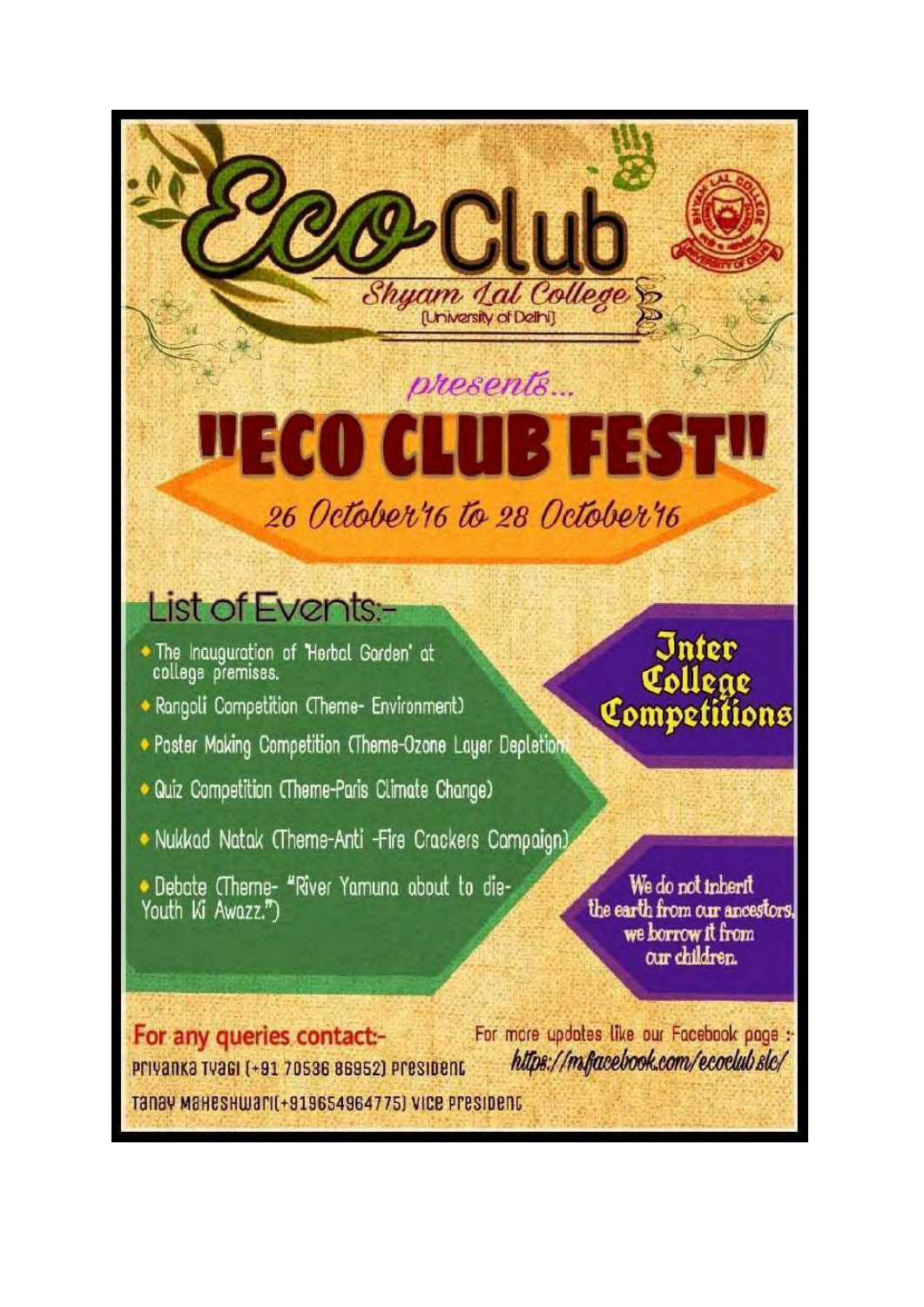

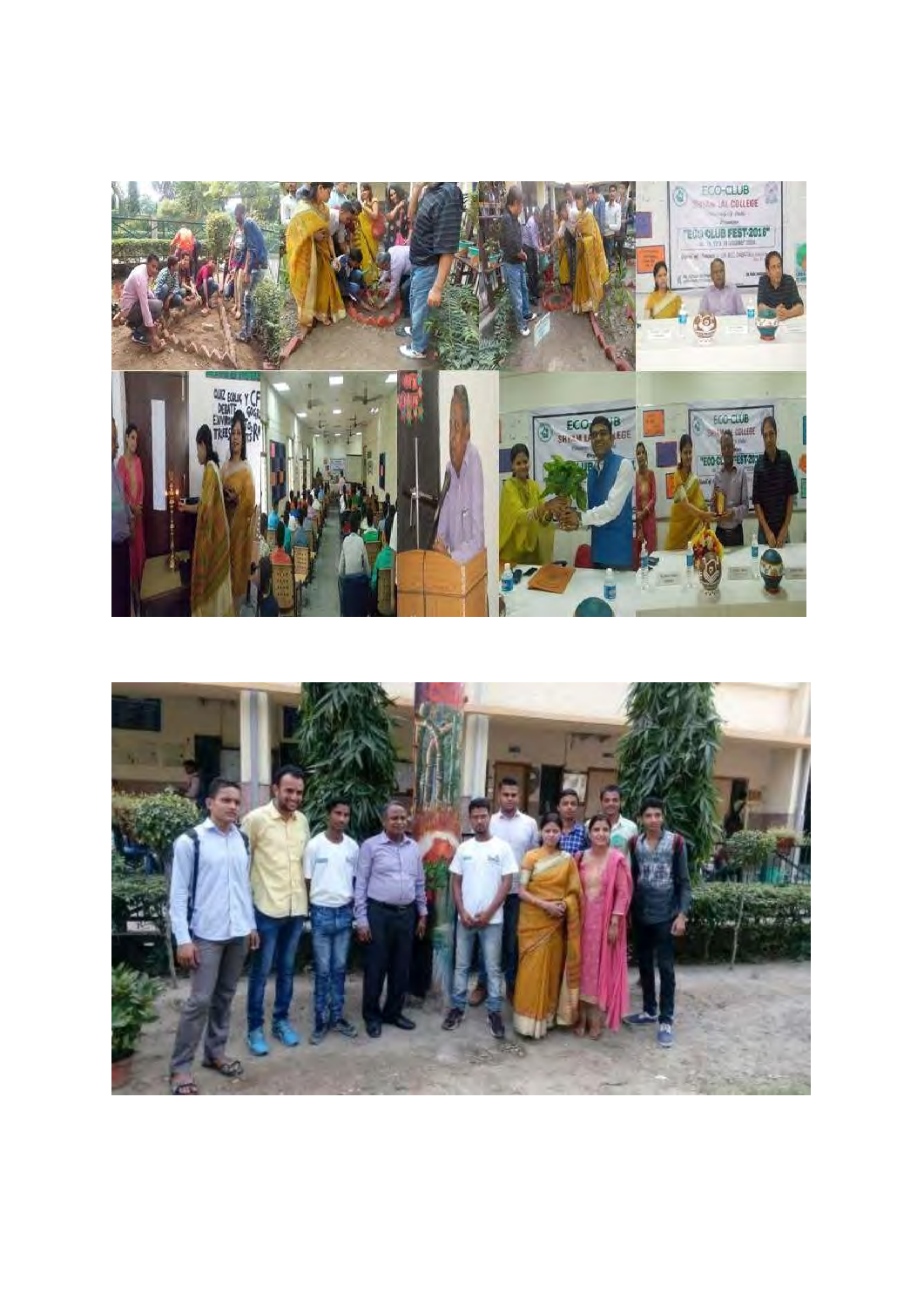

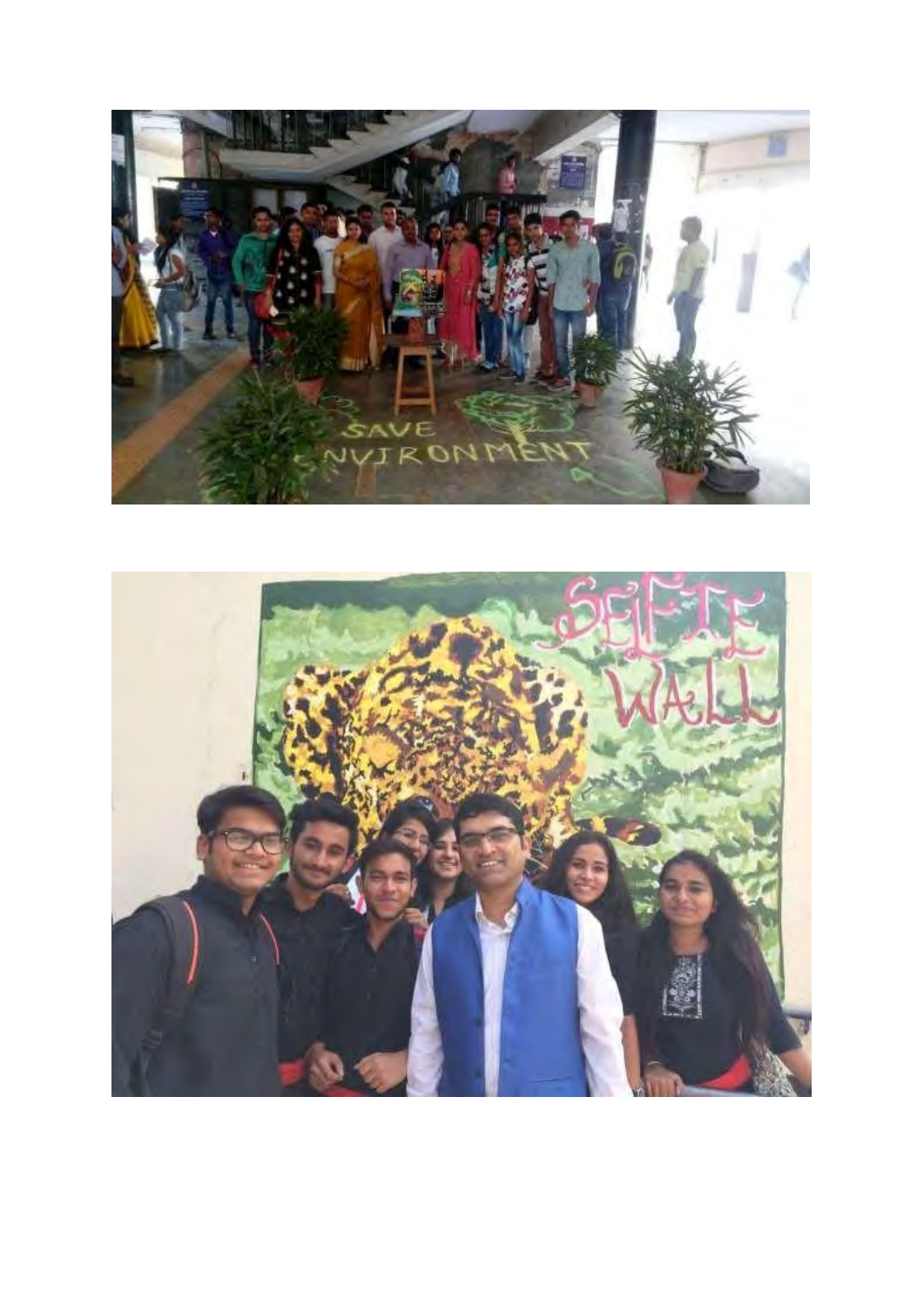